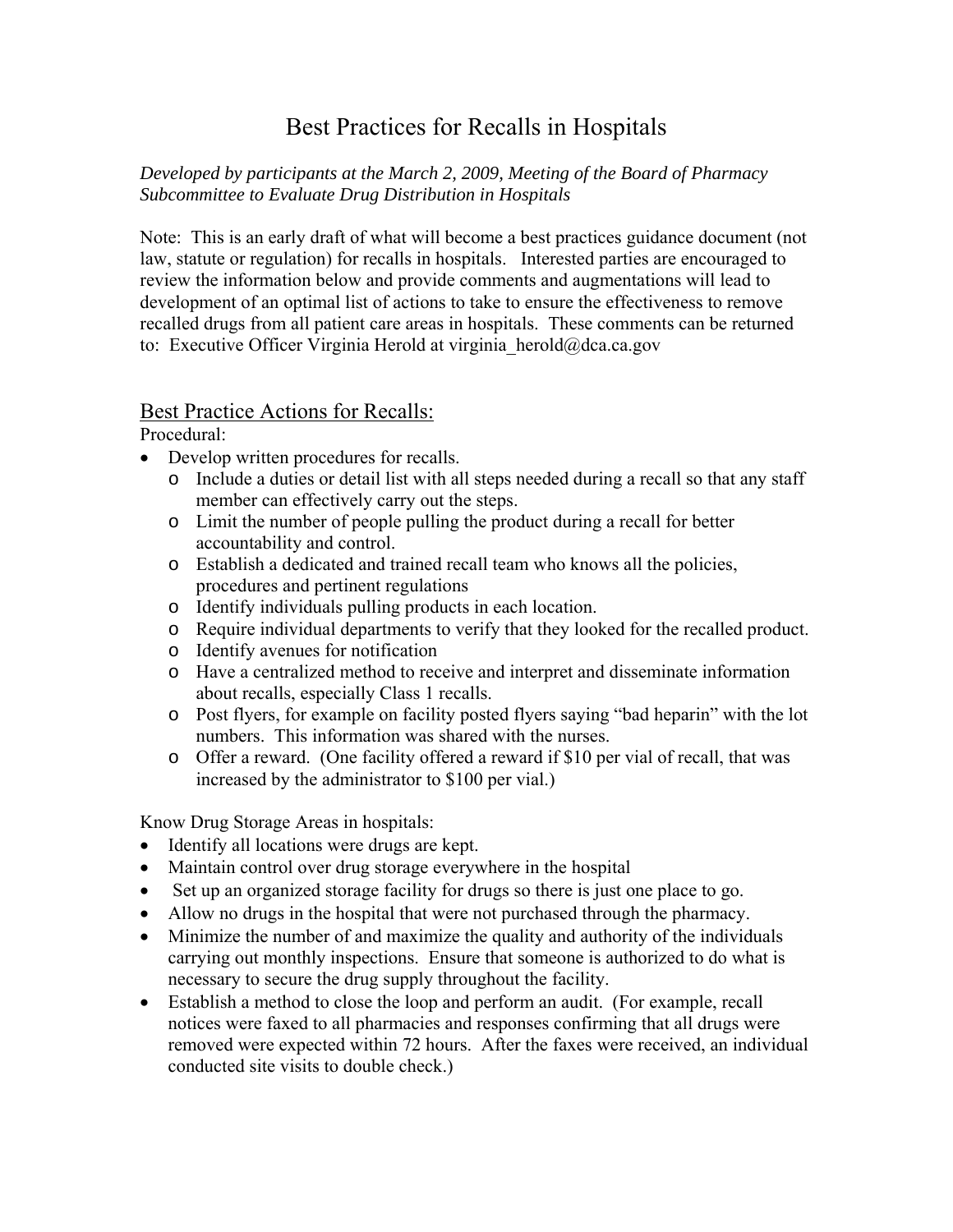**Wholesalers** 

- Have a wholesaler representative dedicated to the hospital or hospital group. (Alternatively, why not have one person be hospital's liaison with the wholesaler.) This person can run reports and identify recalled drugs purchased by the hospital.
- Drug purchases made under the control of the pharmacy.
- Collaborate and communicate with the wholesaler

Technology-Based:

- Maintain all stock in cabinets to easily and quickly do an electronic lockout for recalls
- Implement an adverse drug reaction system that allows better tracking what occurred in relation to a recalled drug. Outcome: better communication with patients
- Obtain an electronic receipt of recall notices

## IMPROVEMENTS

Notification System for Recalls Needs Improvement:

- Recall notices should state whether this is a Class I, II or III recall. Also, notices should have clear instructions about what actions to take.
- Message is not always clear. Improve and simplify messages regarding recalls.
- To avoid confusion, create recall notices with more uniform language or have notice come from one source.
- Have a more effective notification system that originates in one place, listing what the issue is, what should be done, what steps should be taken, etc. Having one notice from one source with all the relevant information would minimize confusion.
- Establish a centralized method to interpret and disseminate information about recalls.
- Have a centralized system or body in a hospital that would distribute recall information though email This would create better accountability and better response time.
- Improve coordination of recall notices especially for ubiquitous products.
- Encourage wholesalers to take more responsibility in terms of communicating recalled lot numbers

Tracking of Drugs Throughout the Hospital:

- Institute bar coding to better track drugs throughout the facility/ Hospitals need to prioritize bar coding technology.
- Electronic tracing or notification (e.g., secure email) of recall would be helpful.
- Institute RFID or bar codes and advocate to have standardized methodology in the way the information is sequenced. This should apply to the entire lifecycle of the product.